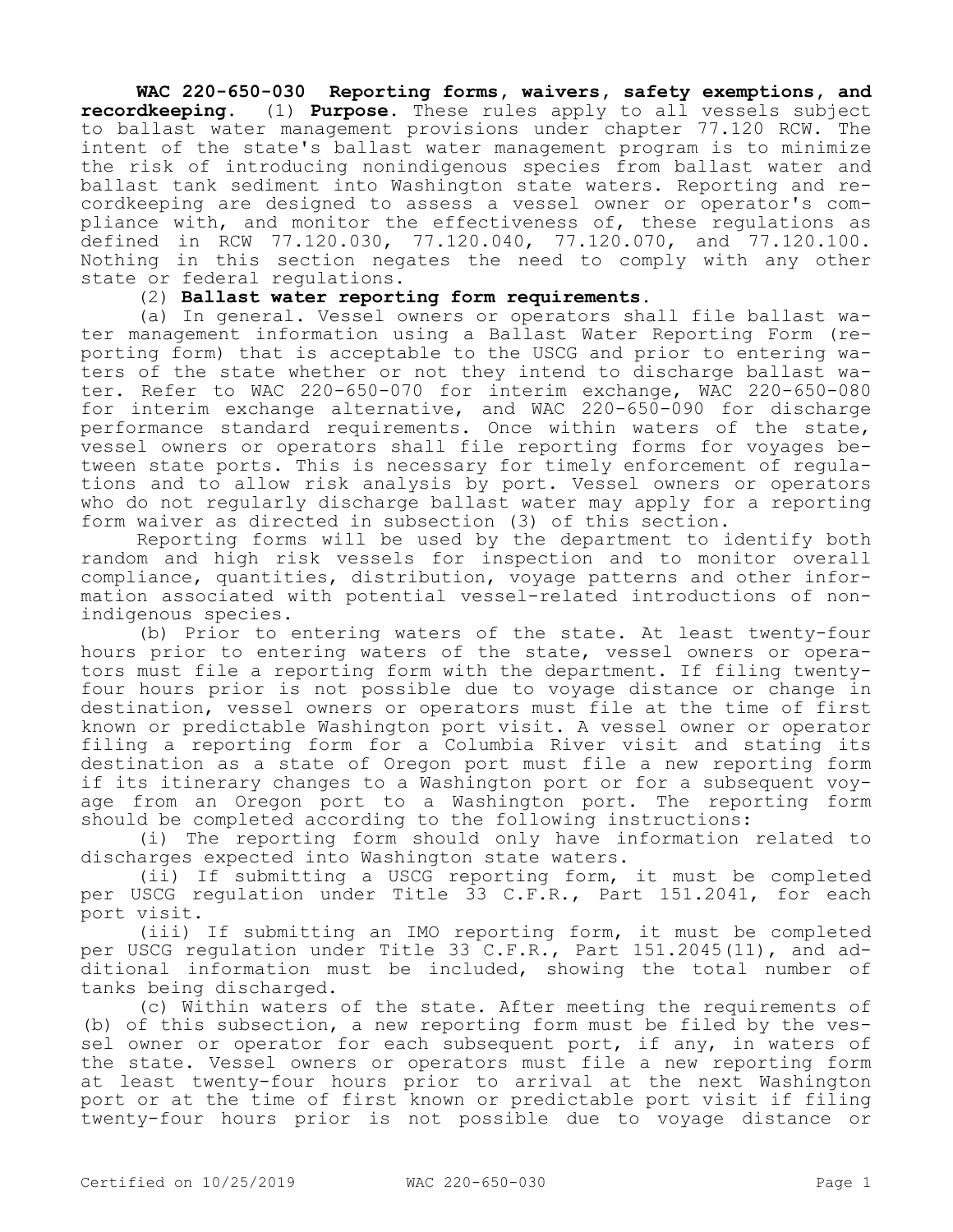change in destination. A new reporting form does not need to be filed where:

(i) A vessel moves multiple times between an anchorage and the same port for which the discharge is accurately attributed on the reporting form; or

(ii) The ballast water or sediment to be discharged was taken up at the same port from where it originated within a single port visit and did not mix with ballast water or sediment from areas other than open sea waters.

(d) Amended reporting forms. Vessel owners or operators shall file an amended reporting form where there are information errors or where the results of actual operations are different from the information contained in their last filed reporting form under (b) or (c) of this subsection. An amended reporting form shall be filed at the time of first known or predictable change of destination, and immediately upon the completion of discharge operations resulting in changes to actual volume of ballast water discharged.

(e) Submission. Reporting forms must be submitted in a standard<br>ronic iformat to the department by email at electronic format to the department by email at ballastwater@dfw.wa.gov or, if email is not possible, by fax to 360-902-2943. Reporting forms that cannot be opened electronically or are illegible may not be considered as received in a timely manner and requires filing a new reporting form. Vessel owners or operators who rely on a third party to collect and forward ballast water reporting forms are responsible for ensuring that the department receives the ballast water management information as required in this subsection.

(3) **Ballast water reporting form waiver.**

(a) In general. Vessel owners or operators who do not, under normal operating conditions, discharge ballast water may request a reporting form waiver from the department. A waiver request form letter, as provided by the department, may be requested for multiple vessels under the authority of a single vessel owner or operator. The waiver request must be received by the department at least thirty days prior to a vessel entering Washington waters and does not release the vessel owners or operators from meeting other federal or state ballast water reporting laws.

(b) Contents. The waiver becomes effective upon department approval. The department will approve or deny approval of the request within thirty days of receipt. The letter must include the following information:

(i) Vessel name(s), identification number(s) (International Maritime Organization, Lloyds of London, or USCG registry number), owner, agent, and vessel type(s);

(ii) A statement that the vessel owner or operator will not discharge ballast water into Washington state waters;

(iii) A statement that the vessel owner or operator will comply with the requirements in subsection (2) of this section if discharge becomes necessary;

(iv) A statement that the vessel owner or operator of the vessel(s) will file for a new waiver if there are any changes in the information required in this subsection; and

(v) The signature of the vessel owner or operator.

(c) Submission. Send the completed form to the department by email to ballastwater@dfw.wa.gov or, if email is not possible, by fax to 360-902-2943, or by U.S. mail to: WDFW, AIS Unit, P.O. Box 43200, Olympia, Washington 98504-3200, USA. Incomplete forms will be returned and waiver approval denied until a completed form has been received.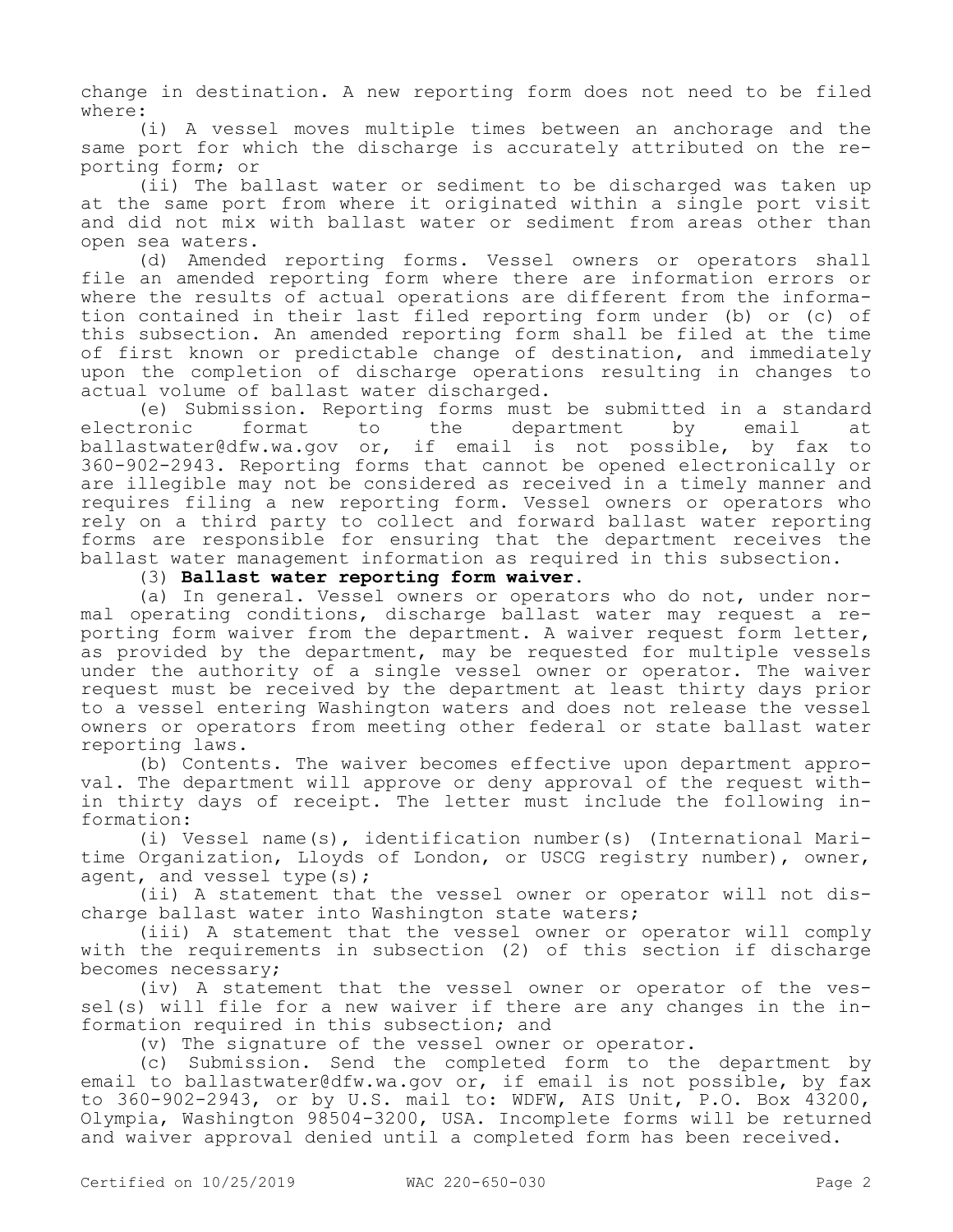(d) Availability. Vessel owners or operators shall maintain a copy of the waiver in the vessel's ballast water management plan.

(4) **Vessels claiming safety exemptions.**

(a) In general. Vessel owners or operators claiming a safety exemption under RCW 77.120.030(4) must file a reporting form and provide sufficient additional information for the department to evaluate the claim, determine whether an alternative exchange or emergency ballast water treatment strategy is warranted, and determine whether a temporary compliance plan is necessary to prevent or reduce the likelihood of future claims. The intent of these rules is to prevent or minimize the discharge of unexchanged or untreated ballast water.

(b) Reporting requirements. Vessel owners or operators claiming a safety exemption must notify the department of their intent to do so on the ballast water reporting form as required in subsection (2) of this section. Notification requires writing the words "SAFETY EXEMPTION" on the form where it asks "If no ballast treatment conducted, state reason why not:" and stating the cause as either "ADVERSE WEATHER, " "VESSEL DESIGN LIMITATION," "EQUIPMENT FAILURE," OT "EXTRAORDINARY CONDITION." In addition:

(i) Vessel owners or operators are not required to request a safety exemption if the vessel does not intend to discharge unexchanged or untreated ballast water and the vessel owner or operator follows the reporting requirements under subsection (2) of this section.

(ii) Vessel owners or operators may rescind a safety exemption claim by filing an amended ballast water reporting form and notifying the department as required in subsection (2)(d) of this section.

(iii) Vessel owners or operators required to meet discharge performance standards under WAC 220-650-090 and claiming a safety exemption due to equipment failure must conduct an open sea exchange or provide evidence to establish why that was not possible.

(iv) The department will waive the twenty-four hour advance notification as required in subsection (2) of this section for circumstances where the vessel, crew or passengers are in imminent danger. In these situations, the vessel owner or operator must file the ballast water reporting form at the earliest opportunity.

(c) Department review. The department will review safety exemption claims and determine whether a compliance plan and/or alternative strategy per WAC 220-650-060 is required to minimize potential discharge of future unexchanged ballast water until compliance with this section can be met. Reviews will be completed within sixty days of safety exemption notification on their ballast water reporting form.

(d) Discharge authorization requirement. Except where discharging is necessary to prevent jeopardy to the vessel, crew or passengers, the vessel owner or operator shall not discharge unexchanged or untreated ballast water without department authorization. The department will determine and require the vessel owner or operator to conduct one or more of the following actions:

(i) Hold its ballast water;

(ii) Conduct an emergency ballast water treatment response;

(iii) Discharge into a reception facility;

(iv) Discharge into specified alternative waters; or

(v) Discharge only the minimum amount necessary to complete a safe operation.

(e) Safety exemption filing fee. The department will assess a safety exemption filing fee of five hundred dollars for administrative costs to assess compliance, unless covered under WAC 220-650-060, or within the sixty-day notice period under WAC 220-650-060. Furthermore: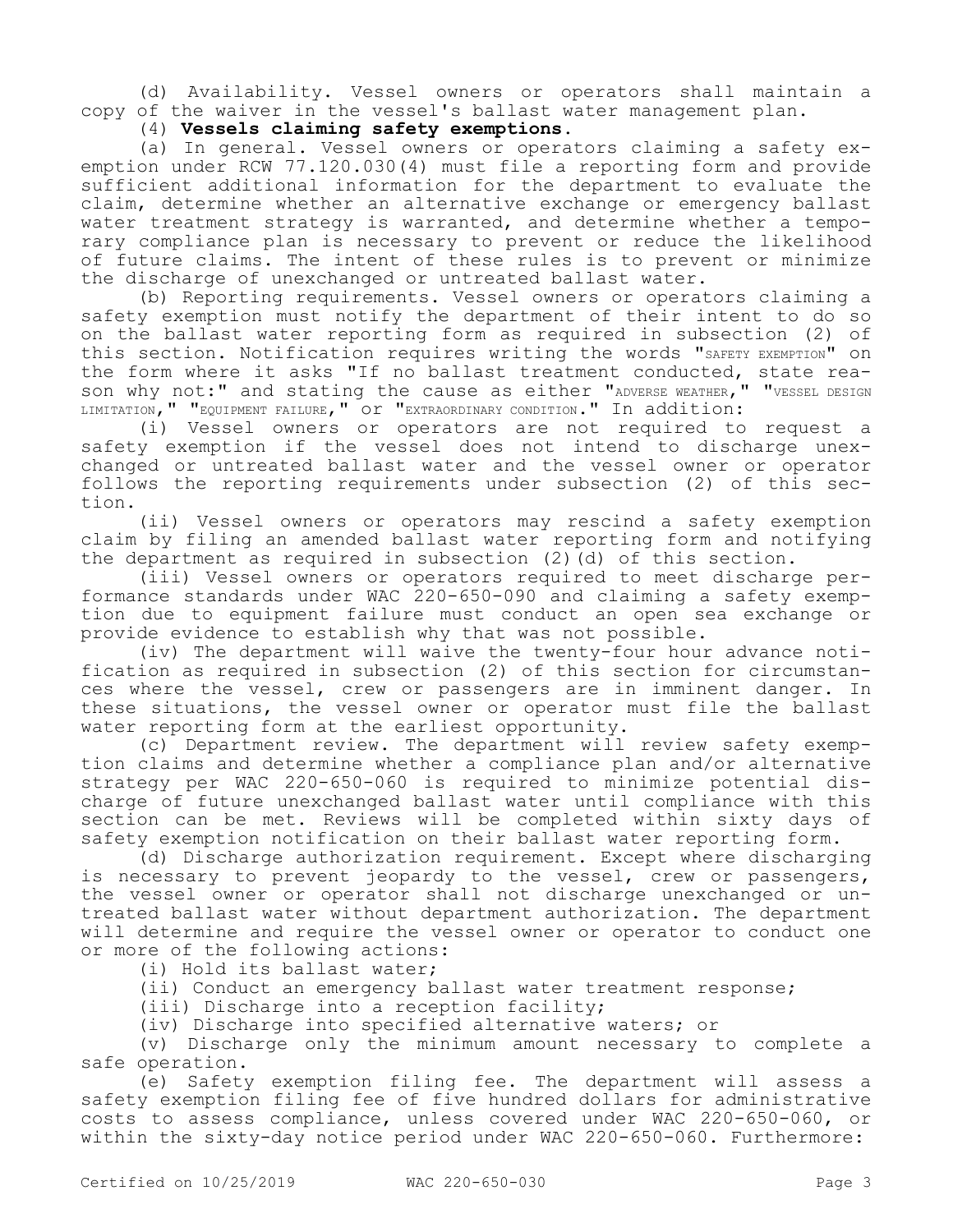(i) Payment of the fee is due within thirty days after the date of the written notice by the department.

(ii) The fee is not a formal enforcement action and is a public record.

(iii) The fee may be withdrawn if the vessel owner or operator files an amended report by the payment deadline stating that no ballast water or sediment was discharged into state waters.

(5) **Ballast water management plan.**

(a) In general. Vessel owners or operators shall develop, and maintain on board, a ballast water management plan that has been developed specifically for the vessel and that will allow those responsible for the plan's implementation to understand and follow the vessel's ballast water management strategy. The plans of unmanned barges may be kept on board the towing vessel or incorporated into the towing vessel's own plan.

The plan should detail safe and effective shipboard procedures for ballast water management, and the central elements of the plan should be the processes, equipment, and vessel safety measures used for implementing the vessel's ballast water management strategy and following the required ballast water management practices. Vessel owners and operators should seek assistance from their class societies, marine surveyors, or other appropriate marine services during the development of the plan.

(b) Contents. At a minimum, the plan should include:

(i) Detailed ballast water management safety procedures;

(ii) Actions for implementing the mandatory ballast water management requirements and practices;

(iii) Detailed fouling maintenance and sediment removal procedures for areas on the vessel where ballast water can be carried;

(iv) Identification of the designated officer(s) in charge of ensuring that the plan is properly implemented;

(v) Detailed reporting requirements and procedures for ports in Washington state where the vessel may visit; and

(vi) A translation of the plan into English if the ship's working language is another language.

(c) Training. The vessel owners or operators and appropriate crew must be trained in the application of the vessel's ballast water and sediment management strategies.

(d) Availability. Vessel owners or operators shall make the ballast water management plan readily available for examination by the department at all reasonable times. The vessel owner or operator shall readily transmit the management plan or any other specific information to the department regarding the vessel's ballast operations as the department may request.

(e) Alternative means of recordkeeping. The ballast water management plan may be an electronically recorded system or integrated into another management plan or system. At a minimum, any alternative method shall meet the provisions of this subsection.

(f) Alternative means of recordkeeping. The ballast water log or record book may be an electronically recorded system or integrated into another record book or system. At a minimum, any alternative method shall meet the provisions of this subsection.

(6) **Ballast water log or record book.**

(a) In general. Vessel owners or operators shall record all ballast water and sediment management operations in the vessel's ballast water log, record book, or other suitable documentation system. This information is used by the department to assess compliance, review